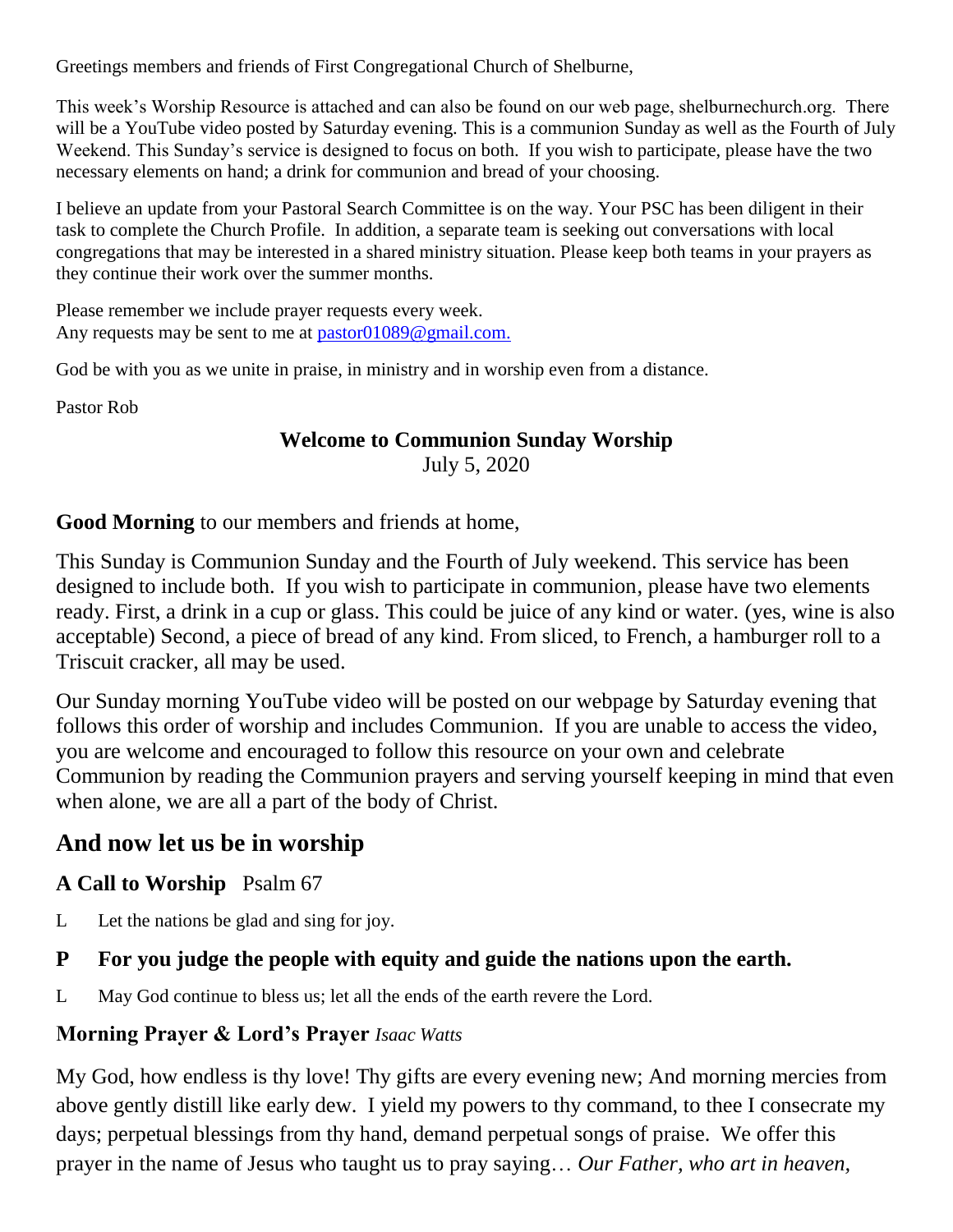*hallowed be thy name. Thy kingdom come, thy will be done, on earth as it is in heaven. Give us this day our daily bread and forgive us our debts as we forgive our debtors. And lead us not into temptation but deliver us from evil. For thine is the kingdom and the power and the glory forever.* Amen.

## **Prayers of the People**

Our prayers this morning come from the first and the third Presidents of the United States. The first prayer was written by George Washington and our second prayer is Thomas Jefferson's prayer for the nation. These will be followed by a time of meditation to include your own prayers before concluding with a prayer for our country today. Let us Come to God…

### George Washington

I now make it my earnest prayer, that God would have you, and the State over which you preside, in His holy protection, that He would incline the hearts of the Citizens to cultivate a spirit of subordination and obedience to Government, to entertain a brotherly affection and love for one another, for their fellow Citizens of the United States at large, and particularly for their brethren who have served in the Field, and finally, that He would most graciously be pleased to dispose us all, to do Justice, to love mercy, and to demean ourselves with that Charity, humility and pacific temper of mind, which were the Characteristics of the Divine Author of our blessed Religion, and without an humble imitation of whose example in these things, we can never hope to be a happy Nation. Grant our supplication, we beseech Thee through Jesus Christ our Lord. Amen.

## Thomas Jefferson: A Prayer for the Nation

Almighty God, who has given us this good land for our heritage; We humbly beseech Thee that we may always prove ourselves a people mindful of Thy favor and glad to do Thy will. Bless our land with honorable ministry, sound learning, and pure manners. Save us from violence, discord, and confusion, from pride and arrogance, and from every evil way. Defend our liberties, and fashion into one united people, the multitude brought hither out of many kindreds and tongues. Endow with Thy spirit of wisdom those whom in Thy name we entrust the authority of government, that there may be justice and peace at home, and that through obedience to Thy law, we may show forth Thy praise among the nations of the earth. In time of prosperity fill our hearts with thankfulness, and in the day of trouble, suffer not our trust in Thee to fail; all of which we ask through Jesus Christ our Lord. Amen.

And now, let us open our hearts, and then our minds, that our prayers may now rise like incense in this time of meditation……

Gracious God, even as we remember and give thanks for those who struggled and died and birthed this nation, your own experiment in a government by and for your people, even as we gaze at the many patriots past, those known to us, and those known only unto you, who sacrificed much, who risked all, that in our day we may be guided by the concepts of life, liberty and happiness for all people, we fervently pray for our nation today. We pray for those who struggle in poverty in a land of abundance, for those who are cast adrift with no voice, no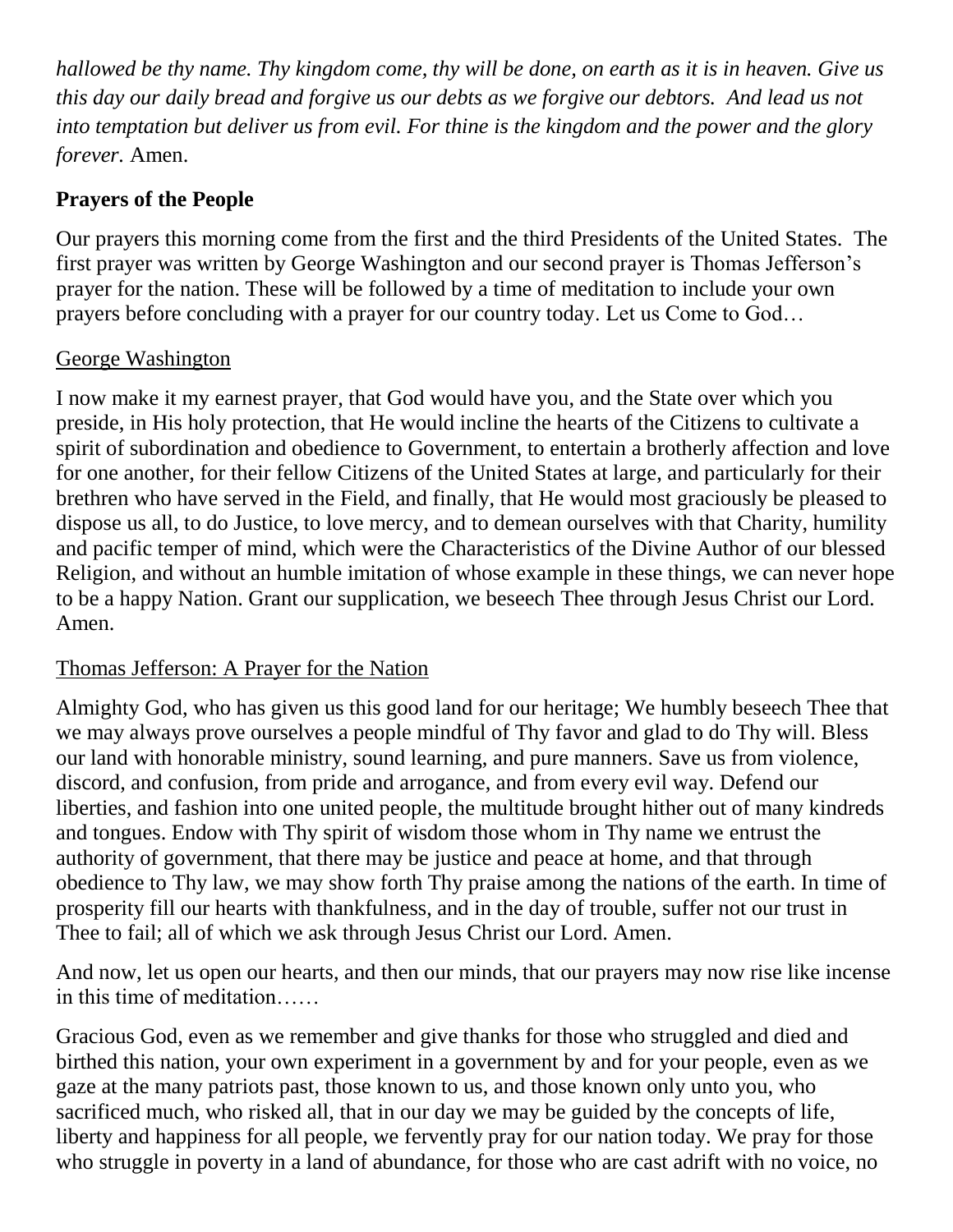resources & no support. We pray for those who desire to be educated but find themselves left behind and left out with outdated schools, books, and equipment. We pray, O Lord, for those who struggle here, in our nation, even though we know our poverty is nothing as compared to other places in your creation. Grant, O God, as we come to celebrate our nations beginnings this week, that we may not only look to those in need here, but to remember our obligations to the rest of your creation, for where great blessings have been given, great responsibilities are also expected. And always, help us to be more faithful to your call, in the name of Christ, Amen

#### **Scripture:** Revelation 21:1-6

The book of the Revelation to John was put in its final written form toward the end of the first century. The author of this work is said to be John the Seer, a Christian exiled to the island of Patmos by Emperor Domitian. The Book of Revelation is the most controversial book in the Christian scriptures. During the first centuries as the Christian canon was being developed, Revelation was included one moment and excluded the next. Even Martin Luther in the 1500's commented that the Book of Revelation is "neither apostolic nor prophetic" and stated that "Christ is neither taught nor known in it" For all the debate, however, Revelation is an accepted part of the Christian Scriptures and offers a picture of the Apocalypse that has inspired countless Christians, poets, composers and artists. Today's selection speaks about what God is about to do.

*And I saw a new heaven and a new earth: for the first heaven and the first earth were passed away; and there was no more sea. And I, John, saw the holy city, new Jerusalem, coming down from God out of heaven, prepared as a bride adorned for her husband. And I heard a great voice out of heaven saying,* 

*"Behold, the tabernacle of God is with men, and he will dwell with them, and they shall be his people, and God himself shall be with them, and be their God. And God shall wipe away all tears from their eyes; and there shall be no more death, neither sorrow, nor crying, neither shall there be any more pain: for the former things are passed away."* 

*And he that sat upon the throne said, "Behold, I make all things new." And he said unto me, "Write: for these words are true and faithful." And he said unto me, "It is done. I am Alpha and Omega, the beginning and the end. I will give unto him that is athirst of the fountain of the water of life freely."*

This weekend we celebrate the birth of our nation. Those who rebelled against English rule took an enormous risk. The Congregational Church of the day used scripture in its preaching in support of self-governance. One text was this passage from the Book of Revelation. These words from John held out the promise that God was doing a new thing in the creation of what would become the United States of America. This is a good day to reflect on what new thing God may be doing in our day.

#### **The Sacrament of Communion**